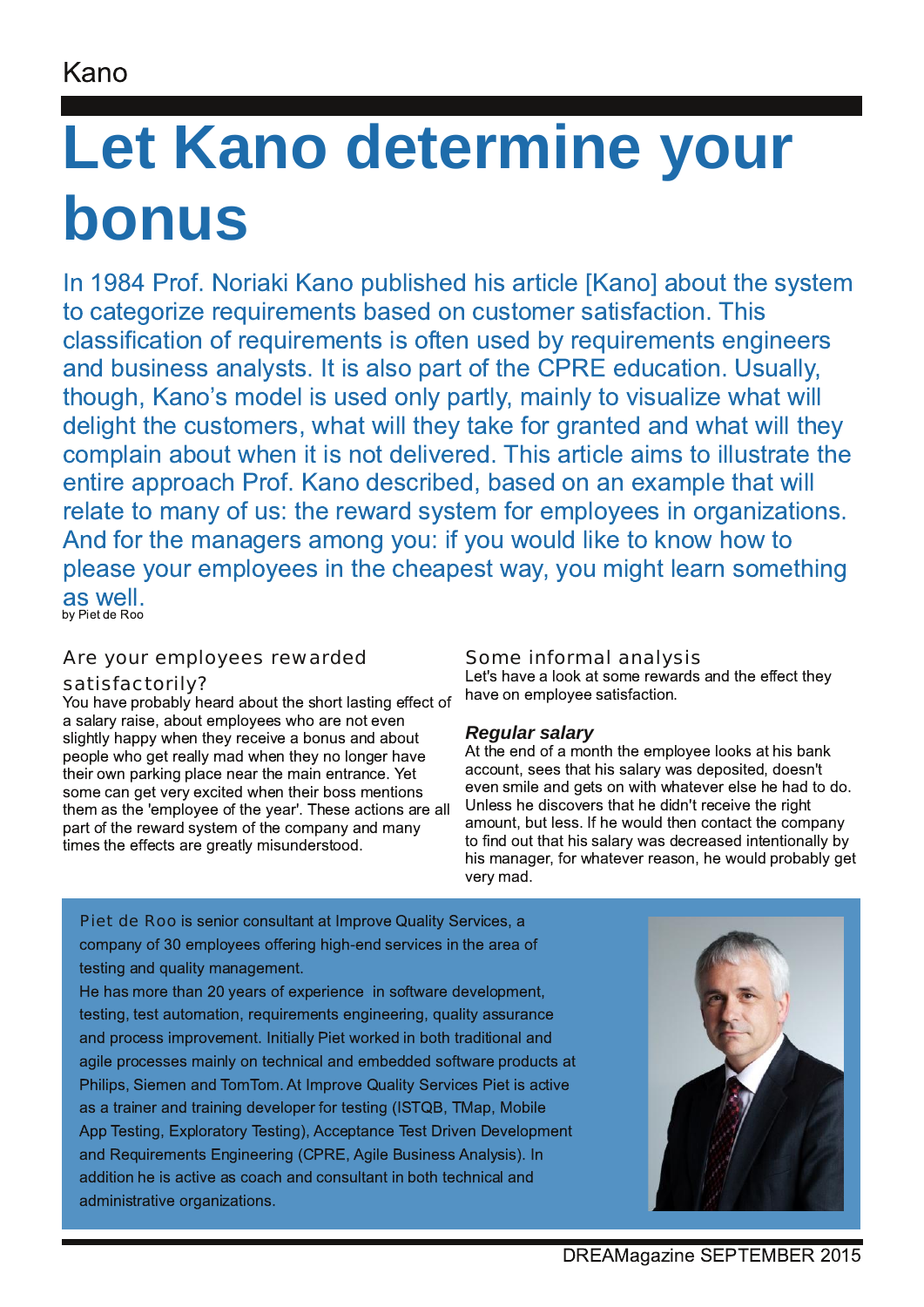#### *Personal Bonus*

The salesman who checks his December salary knowingly that he more than reached his targets apparently his boss had noticed that too and granted him a bonus proportional to his achievements - is rather satisfied. Last year he was disappointed, after not having reached the targets the bonus then was very small. Apparently the extra effort he invested this year paid off.

#### *Incidental gift*

After doing some overwork the manager calls the employee to his office. He thanks the employee for the extra effort he put into the project and hands him an envelope. 'Go and have a nice dinner with your wife on company budget. You've deserved it and so has she. Thank you for helping me out in this crisis.'

Three kinds of rewards with three kinds of effects...

- If you get your regular salary, it doesn't affect you, if you get less you get mad.
- If you get more because you put in more effort, you're satisfied. If you get less you're disappointed, even though you may have achieved less.
- If you get a restaurant voucher you are happily surprised. If you didn't get a voucher it wouldn't have affected you as you never expected to get one.

#### The Kano model

The Kano model categorizes requirements into three types depending on the influence they have on stakeholder satisfaction.

 $\mathbb N$ ust-be requirements do not have a positive influence on stakeholder satisfaction. If they are met, the stakeholder will take this for granted. If they are not met, the stakeholder will be dissatisfied. This is like your regular salary. Must-be requirements are also known as "basic needs".

 $\bigcirc$ ne-dimensional requirements if fulfilled have a positive effect on stakeholder satisfaction, if not they have a negative effect. This is like the achievement related bonus. One-dimensional requirements are often called "performance needs".

 $\wedge$  ttractive requirements are like the restaurant voucher, they have a satisfying effect on the stakeholder if fulfilled. If not fulfilled, they have no



effect at all. Attractive requirements are also called "delighters".

The degree of satisfaction for each of the requirement types is depicted in Figure 1 Kano model.

Application of the Kano model begins with identification of the requirements. In my analogy this means identifying the various ways of 'rewarding' the employees, i.e. listing the factors that may have influence on employee satisfaction.

### Applying the Kano model

Application of the Kano model begins with identification of the requirements. In my analogy this means identifying the various ways of 'rewarding' the employees, i.e. listing the factors that may have influence on employee satisfaction. From the example we see the following factors, or requirements for the reward system:

- Current salary
- Standard salary raise
- $\cdot$  Inflation compensation
- Company bonus
- Individual targets bonus
- Personal bonus
- Personal compliments<br>• Public compliments
- Public compliments
- Incidental gift

Step two in the Kano process is analysis of the effects the degree of fulfillment of these requirements will have on employee satisfaction. This is done by creating a Kano questionnaire. The questionnaire consists of two questions for each of the requirements, namely a question in the functional form and one in the dysfunctional form. The questions look like this:

- Functional: If this requirement is met, how does that make you feel?
- Dysfunctional: If this requirement is not met, how does that make you feel?

And the answers can be one of:

- I like it that way
- It must be that way
- I don't care
- I can live with it that way
- I dislike it that way

Note that 'I like it that way' indicates a higher degree of customer satisfaction than 'It must be that way'.

In step three we analyze the answers that the stakeholders filled in. As they have to answer two questions for each of the requirements this may lead to contradictory statements. The table below is an

Figure 1 Kano model